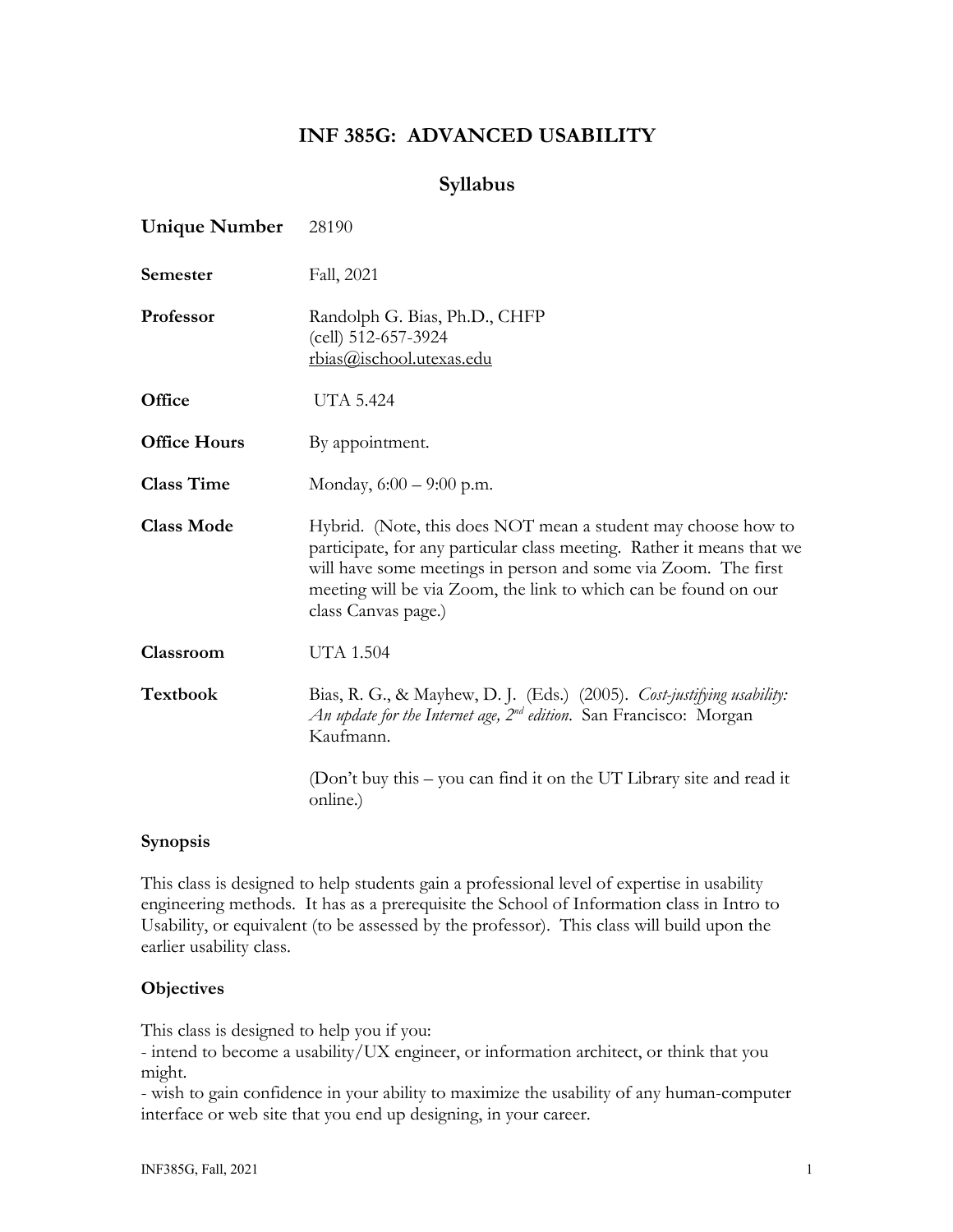- anticipate being the advocate for user-centered design in whatever organization you end up working in.

- wish to be one of the (few!) people educated in usability, "the next competitive frontier."

- wish to bolster your portfolio.

## **Instructional Techniques**

The course will entail various instructional techniques:

- 1 dealing with stakeholders
- 2 demonstration
- 3 self-instruction, with question-answering by the professor
- 4 attention to the real world
- 5 individual project.

#### **Expectations**

Expect to carry out one industrial-strength usability evaluation of a web site or a traditional user interface. Expect to be evaluated on the basis of the excellence of your written and oral presentation of that individual project, and your class participation. Expect to come out of the course with confidence in your own ability to conduct a usability evaluation. Expect to come to view all design as incomplete unless the user is considered.

#### **Policies**

#### **Grades**

Your grade will be based on four things:

- 1 Class participation (30%)
- 2 Presentation of the usability test plan  $(35\%)$
- 3 Final, written report of the usability evaluation (35%)

## **Late Assignments**

Your grade will be docked one grade per day late, for your written assignment.

#### **Attendance**

It matters. When you aren't here, you deprive your classmates of your shared wisdom.

## **Some Important Meta-points**

#### **Course Prerequisites**

None.

## **UT-Austin Honor Code**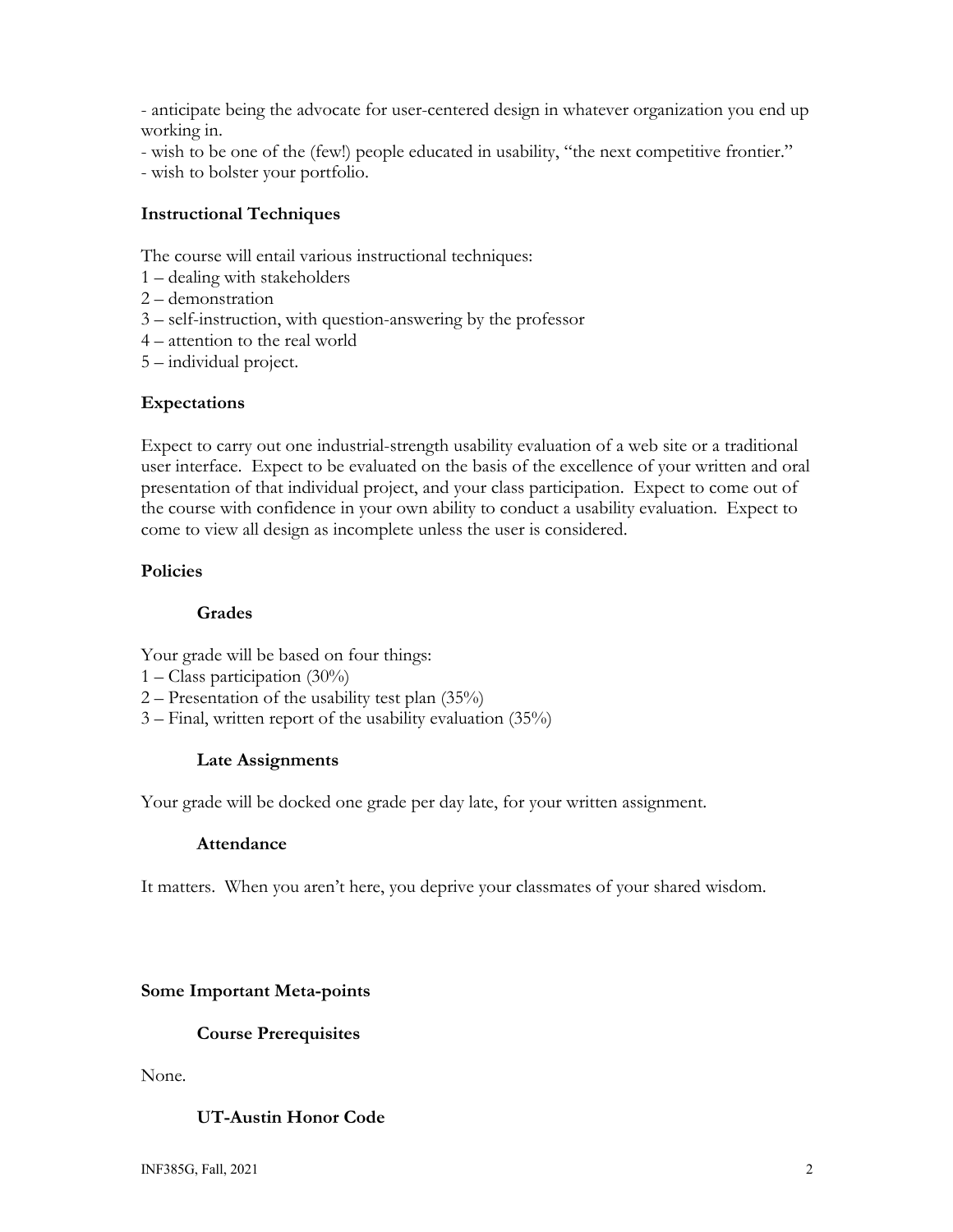"The core values of The University of Texas at Austin are learning, discovery, freedom, leadership, individual opportunity, and responsibility. Each member of the University is expected to uphold these values through integrity, honesty, trust, fairness, and respect toward peers and community."

## **Plagiarism**

Plagiarism, as defined in the 1995 *Random House Compact Unabridged Dictionary*, is the "use or close imitation of the language and thoughts of another author and the representation of them as one's own original work." Within academia, plagiarism by students, professors, or researchers is considered academic dishonesty or academic fraud and offenders are subject to academic censure, up to and including expulsion. There, you see – I just did it myself! I copied those two sentences right off of Wikipedia and didn't give credit. Here's the citation: Plagiarism (2010). Wikipedia, http://en.wikipedia.org/wiki/Plagiarism. Web site accessed 1/13/2010. If you use words or ideas that are not your own you must cite your sources. Otherwise you will be guilty of plagiarism. Here's a resource designed to help you avoid plagiarism: www.lib.utexas.edu/plagiarism.

#### **Cheating**

Don't. Dire consequences. We've already talked about plagiarism. Policy on Scholastic Dishonesty: Students who violate University rules on scholastic dishonesty are subject to disciplinary penalties, including the possibility of failure in the course and/or dismissal from the University.

## **Religious Holy Days**

By UT Austin policy, you must notify me of your pending absence at least 14 days prior to the date of observance of a religious holy day. If you must miss a class, a work assignment, or a project in order to observe a religious holy day, I will give you an opportunity to complete the missed work within a reasonable time after the absence.

#### **Services for Students with Disabilities**

The university is committed to creating an accessible and inclusive learning environment consistent with university policy and federal and state law. Please let me know if you experience any barriers to learning so I can work with you to ensure you have equal opportunity to participate fully in this course. If you are a student with a disability, or think you may have a disability and need accommodations, please contact Services for Students with Disabilities (SSD). Please refer to SSD's website for contact and more information: http://diversity.utexas.edu/disability/. If you are already registered with SSD, please deliver your Accommodation Letter to me as early as possible in the semester so we can discuss your approved accommodations and needs in this course.

## **COVID Guidance**

To help keep everyone at UT and in our community safe, it is critical that students report COVID-19 symptoms and testing, regardless of test results, to University Health Services,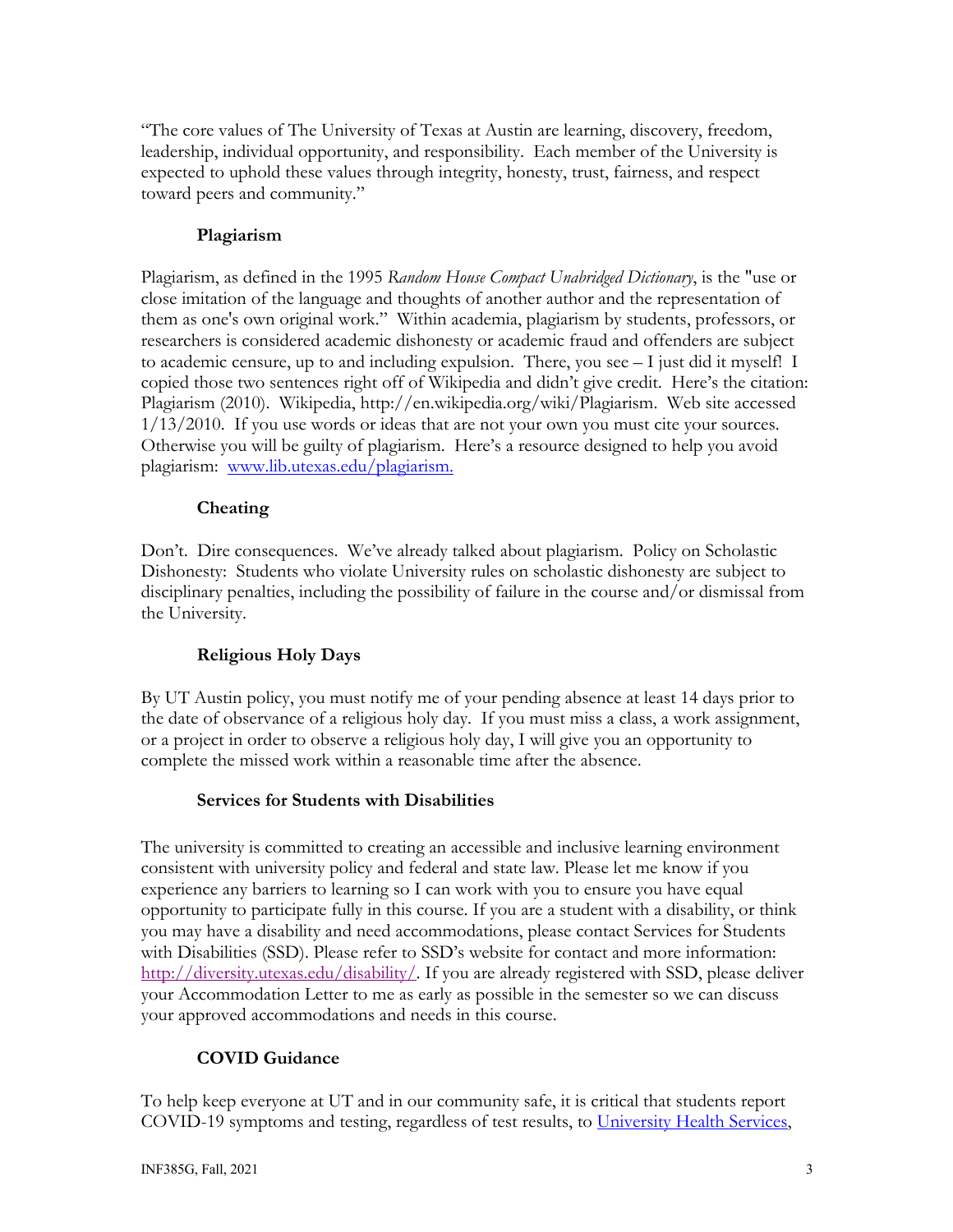and faculty and staff report to the HealthPoint Occupational Health Program (OHP) as soon as possible. Please see this link to understand what needs to be reported. In addition, to help understand what to do if a fellow student in the class (or the instructor or TA) tests positive for COVID, see this University Health Services link.

## **Safety and Class Participation/Masks**

We will all need to make some adjustments in order to benefit from in-person classroom interactions in a safe and healthy manner. Our best protections against spreading COVID-19 on campus are masks (defined as cloth face coverings) and staying home if you are showing symptoms. Therefore, for the benefit of everyone, this means that all students are required to follow these important rules.

Every student must wear a cloth face-covering properly in class and in all campus buildings at all times.

Students are encouraged to participate in documented daily symptom screening. This means that each class day in which on-campus activities occur, students must upload certification from the symptom tracking app and confirm that they completed their symptom screening for that day to Canvas. Students should not upload the results of that screening, just the certificate that they completed it. If the symptom tracking app recommends that the student isolate rather than coming to class, then students must not return to class until cleared by a medical professional.

Information regarding safety protocols with and without symptoms can be found here.

If a student is not wearing a cloth face-covering properly in the classroom (or any UT building), that student must leave the classroom (and building). If the student refuses to wear a cloth face covering, class will be dismissed for the remainder of the period, and the student will be subject to disciplinary action as set forth in the university's Institutional Rules/General Conduct 11-404(a)(3). Students who have a condition that precludes the wearing of a cloth face covering must follow the procedures for obtaining an accommodation working with Services for Students with Disabilities.

## **In Case of an Emergency**

The following are recommendations regarding emergency evacuation from the Office of Campus Safety and Security, 512-471-5767, http://www.utexas.edu/safety/ :

- Occupants of buildings on The University of Texas at Austin campus are required to evacuate buildings when a fire alarm is activated. Alarm activation or announcement requires exiting and assembling outside.

Familiarize yourself with all exit doors of each classroom and building you may occupy. Remember that the nearest exit door may not be the one you used when entering the building.

- Students requiring assistance in evacuation shall inform their instructor in writing during the first week of class.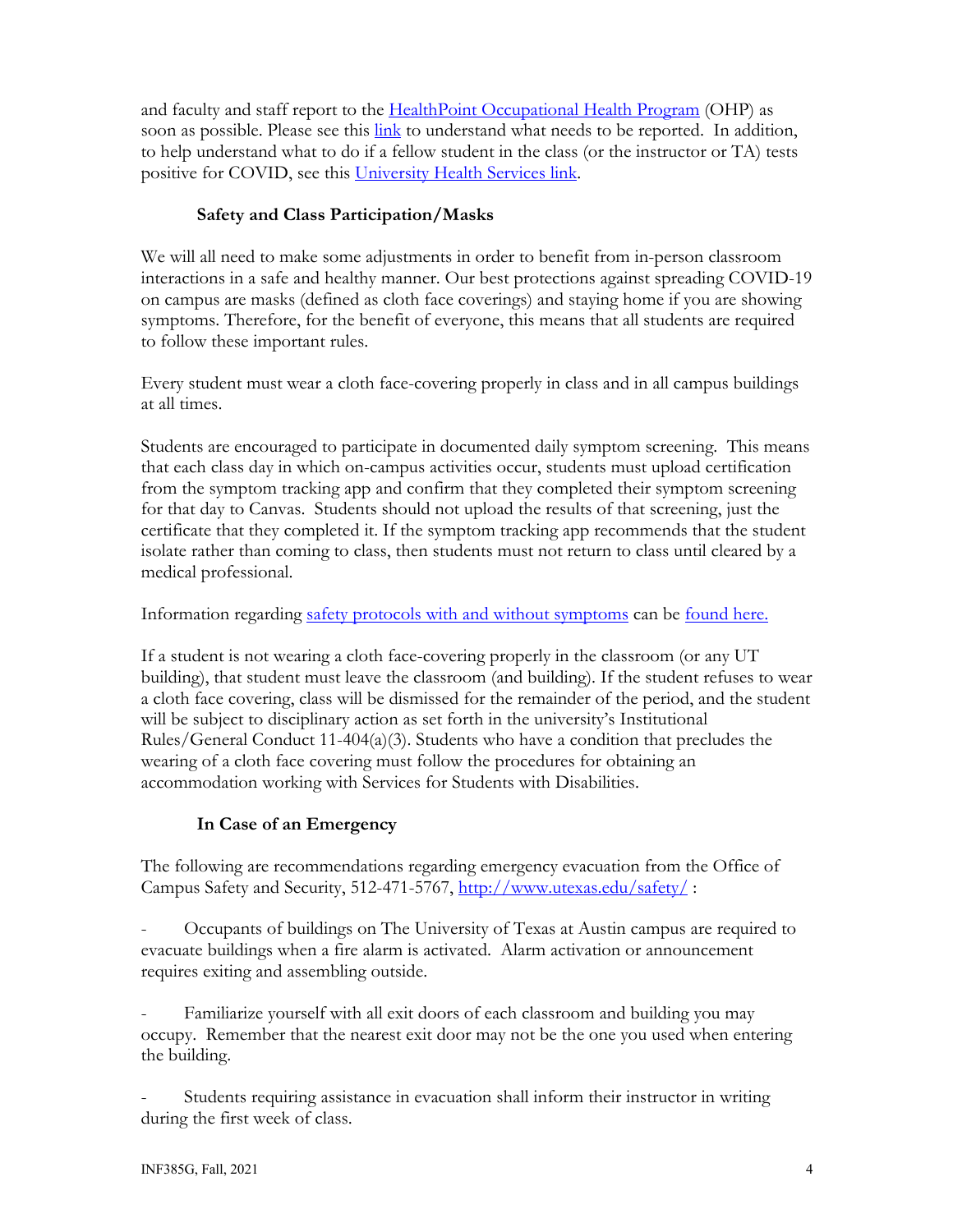In the event of an evacuation, follow the instruction of faculty or class instructors.

- Do not re-enter a building unless given instructions by the following: Austin Fire Department, The University of Texas at Austin Police Department, or Fire Prevention Services office.

Behavior Concerns Advice Line (BCAL): 512-232-5050

Link to information regarding emergency evacuation routes and emergency procedures can be found at: www.utexas.edu/emergency

## **Cell phones and computers**

Here's the deal on cell phones. If you have kids, you get to leave your cell phone on. If you don't have kids, therefore, you get to leave you cell phone on, too. But please leave it on vibrate, and leave the room (or Zoom session) if you need to take a call or respond to a text message.

#### **Personal Pronouns**

Professional courtesy and sensitivity are especially important with respect to individuals and topics dealing with differences of race, culture, religion, politics, sexual orientation, gender, gender variance, and nationalities. Class rosters are provided to the instructor with the student's legal name, unless they have added a "preferred name" with the Gender and Sexuality Center, which you can do so here:

http://diversity.utexas.edu/genderandsexuality/publications-and-resources

I will gladly honor your request to address you by a name that is different from what appears on the official roster, and by the gender pronouns you use (she/he/they/ze, etc.). Please advise me of any changes early in the semester so that I may make appropriate updates to my records. For instructions on how to add your pronouns to Canvas, visit

https://utexas.instructure.com/courses/633028/pages/profile-pronouns.

## **Land Acknowledgement**

We would like to acknowledge that we are meeting on Indigenous land. Moreover, we would like to acknowledge and pay our respects to the Carrizo & Comecrudo, Coahuiltecan, Caddo, Tonkawa, Comanche, Lipan Apache, Alabama-Coushatta, Kickapoo, Tigua Pueblo, and all the American Indian and Indigenous Peoples and communities who have been or have become a part of these lands and territories in Texas, here on Turtle Island.

## **Title IX Reporting**

Title IX is a federal law that protects against sex and gender-based discrimination, sexual harassment, sexual assault, sexual misconduct, dating/domestic violence and stalking at federally funded educational institutions. UT Austin is committed to fostering a learning and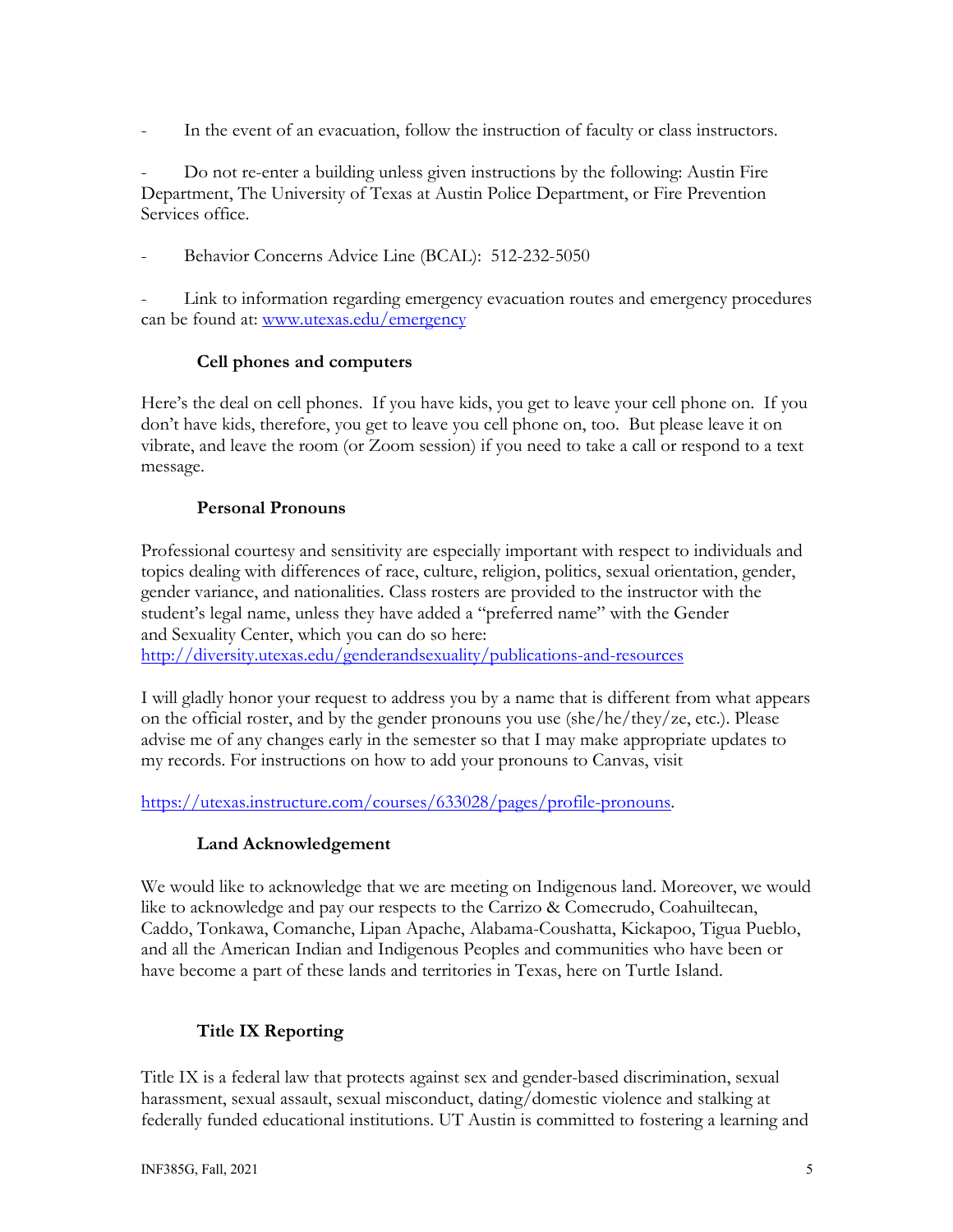working environment free from discrimination in all its forms. When sexual misconduct occurs in our community, the university can:

- Intervene to prevent harmful behavior from continuing or escalating.
- Provide support and remedies to students and employees who have experienced harm or have become involved in a Title IX investigation.
- Investigate and discipline violations of the university's relevant policies.

Faculty members and certain staff members are considered "Responsible Employees" or "Mandatory Reporters," which means that they are required to report violations of Title IX to the Title IX Coordinator. **I am a Responsible Employee and must report any Title IX-related incidents** that are disclosed in writing, discussion, or one-on-one. Before talking with me or with any faculty or staff member about a Title IX-related incident, be sure to ask whether they are a responsible employee. If you want to speak with someone for support or remedies without making an official report to the university, email

 $advocate@austin.utexas.edu.$  For more information about reporting options and resources, visit the Title IX Office or email titleix@austin.utexas.edu.

#### **Online Instruction**

All students must use a UT Zoom account in order to participate in classes, office hours, and any UT affiliated events.

#### **Sharing of Course Materials is Prohibited**

No materials used in this class, including, but not limited to, lecture hand-outs, videos, assessments (quizzes, exams, papers, projects, homework assignments), in-class materials, review sheets, and additional problem sets, may be shared online or with anyone outside of the class without explicit, written permission of the instructor. Unauthorized sharing of materials promotes cheating. It is a violation of the University's Student Honor Code and an act of academic dishonesty. The University is well aware of the sites used for sharing materials, and any materials found on such sites that are associated with a specific student, or any suspected unauthorized sharing of materials, will be reported to **Student Conduct and** Academic Integrity in the Office of the Dean of Students. These reports can result in sanctions, including failure of the course.

#### **Some University Deadlines**

- Last day to drop for possible refund September 10
- Final class day December 6.
- There will be no final exam for this course.

## **Your Questions and General Level of Comfort**

If you have a question, please ask. I will be very receptive to emails at any time, and phone calls before 10:00 p.m. If it is important, I'll be receptive to phone calls at any hour.

#### **Schedule:**

| <b>Date</b><br><b>ODICS</b><br>Jav | Assignment (due BEFORE class) |
|------------------------------------|-------------------------------|
|------------------------------------|-------------------------------|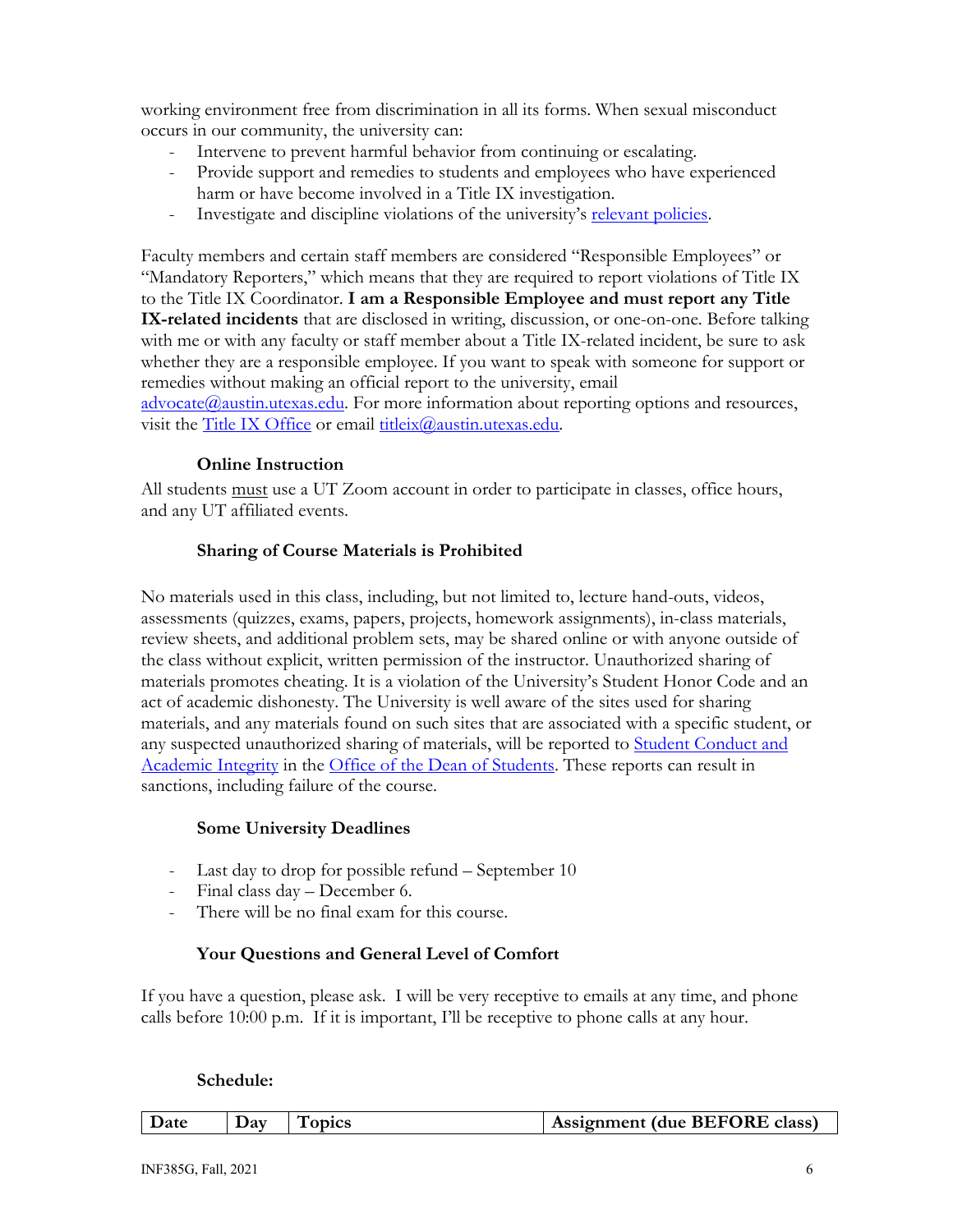| 8/30  | $\mathbf{1}$   | - Introduction                    |                                   |
|-------|----------------|-----------------------------------|-----------------------------------|
|       |                | - Once around the room            |                                   |
|       |                | - Syllabus review                 |                                   |
|       |                | - Lessons/insights/surprises      |                                   |
|       |                | from previous usability work.     |                                   |
|       |                | - Decide on which chapters to     |                                   |
|       |                | "own," for class discussion.      |                                   |
|       |                |                                   |                                   |
|       |                |                                   |                                   |
| 9/13  | $\overline{2}$ | - Decide on projects.             | - Have read, before class starts: |
|       |                | - Summaries of chapters from      | -- Bias and Mayhew (2005)         |
|       |                | Cost-Justifying Usability (to be  |                                   |
|       |                | assigned).                        |                                   |
| 9/20  | $\overline{3}$ | Presentation by iSchool doctoral  |                                   |
|       |                | student and IX Lab Technician     |                                   |
|       |                | Nilavra Bhattacharya on end-      |                                   |
|       |                | user testing.                     |                                   |
| 9/27  | $\overline{4}$ | Guest presentation by Natalie     |                                   |
|       |                | Miller, UX professional and       |                                   |
|       |                | iSchool alumna                    |                                   |
| 10/4  | 5              | Presentation of test plans        |                                   |
| 10/11 | 6              | More presentation of test plans?  |                                   |
| 10/18 | $\overline{7}$ | Usability testing workshop        |                                   |
| 10/25 | 8              | Usability testing workshop        |                                   |
| 11/1  | 9              | Usability testing workshop        |                                   |
| 11/8  | 10             | Usability testing workshop        |                                   |
| 11/15 | 11             | Usability testing workshop        |                                   |
| 11/22 | 12             | Usability testing workshop        |                                   |
| 11/29 | 13             | Informal review of final          | Final test reports due            |
|       |                | projects.                         |                                   |
| 12/6  | 14             | - Decide on projects.             |                                   |
|       |                | - Discussion of lessons learned   |                                   |
|       |                | and insights.                     |                                   |
|       |                | - Discussion of final interaction |                                   |
|       |                | with stakeholders.                |                                   |
|       |                | - What's next?                    |                                   |

## **Usability Evaluation Project**

Conduct an "industrial-strength" usability evaluation of some software product or web site. By "industrial strength" I mean I expect this piece of work to be as good as it would be if you were being paid to do this work by a client. Include user testing; inspection methods can be used, but not exclusively. (One key aspect of "industrial strength" is that you need to test representative users, not just a convenience sample, as you may have in Intro to Usability.) Present the test plan, in class, and get feedback from your professor and peers. Present the evaluation in the form of both a final written report and likely to the stakeholders of the site/app/UI you're evaluating.